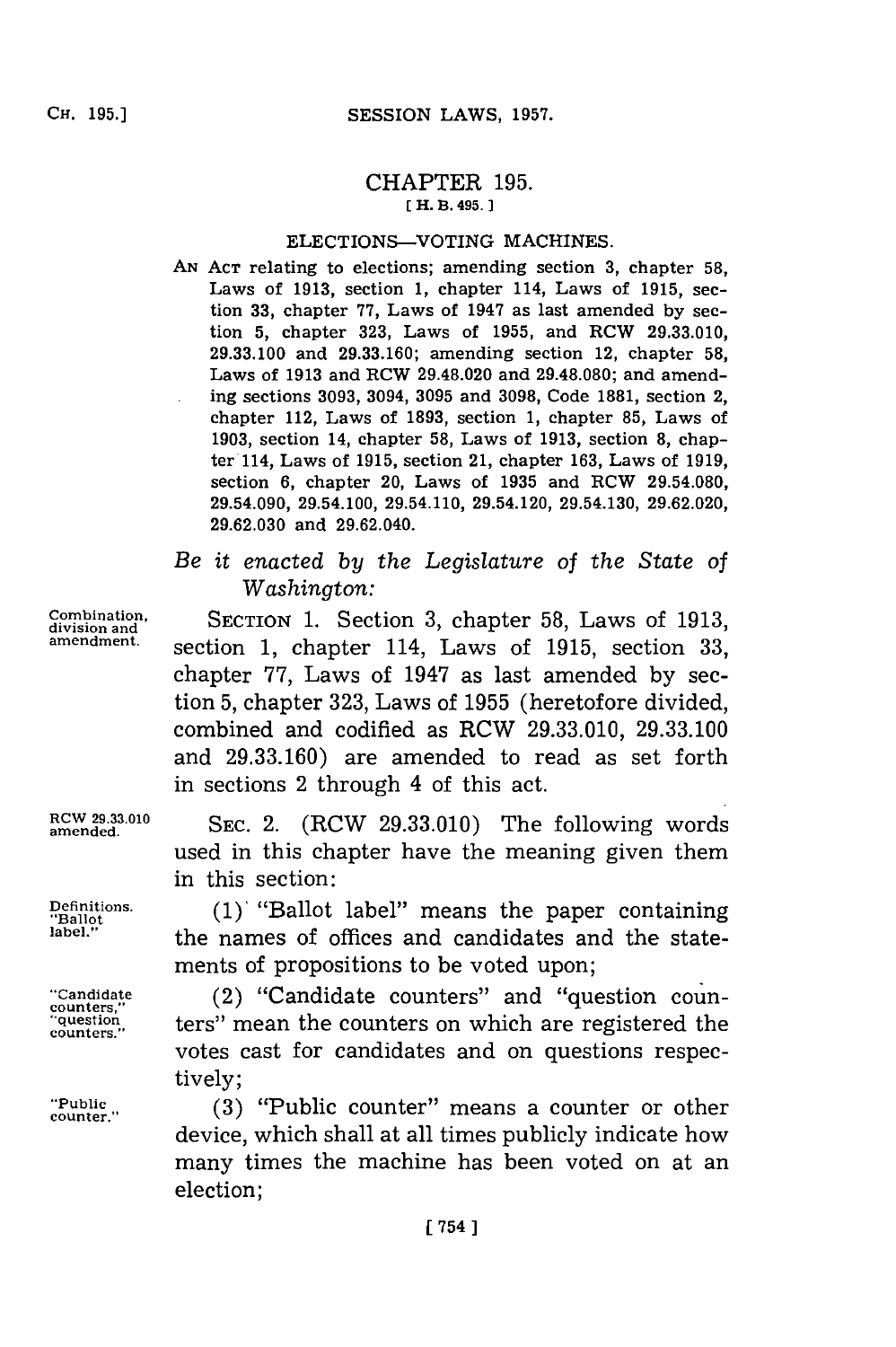(4) "Protective counter" or "protective devices" **"Protective** means a counter or device that will register each "protection time the machine is operated and shall be so constructed, and so connected that it cannot be reset, altered or operated, except **by** operating the machine;

**(5)** "Diagram" means illustration of a voting **'Diagramn."** machine complete with ballot labels prepared for a particular election or primary;

**(6)** "Irregular ballot" means a ballot cast **by** ballot." means of a voting machine **by** the use of a label which is a ballot label with no printing thereon;

**(7)** "Statement of canvass" means a statement **"Statement** in book form of the votes cast upon a voting machine together with suitable certificates of correctness or, if the voting machine is equipped with printed election returns mechanism, the printed returns therefrom, together with suitable certificates thereon;

**(8)** "Vote indicator" means the lever over each **"Vote in- dicator."** ballot label;

**(9)** "Voting machine booth" means the inclosure **"Voting machine** occupied by a voter while operating a voting machine;

**(10)** "Printed election returns" means the papers, **"Printed election** original and duplicates, which are produced **by** the **returns.",** voting machine after the close of the polls and which have imprinted and inscribed thereon the complete record of votes cast in the election in the precincts where voting machines equipped with printed election returns mechanism are used.

SEC. 3. (RCW 29.33.100) The governing body  $RCW$  29.33.100 of any public corporation may adopt and provide **amendment**. for the use of voting machines approved **by** the state voting machine committee in any or all of the election precincts thereof.

SEC. 4. (RCW 29.33.160) General provisions **RCW** 29.33.160 with reference to use of voting machines are: without amendment.

**[CH. 195.**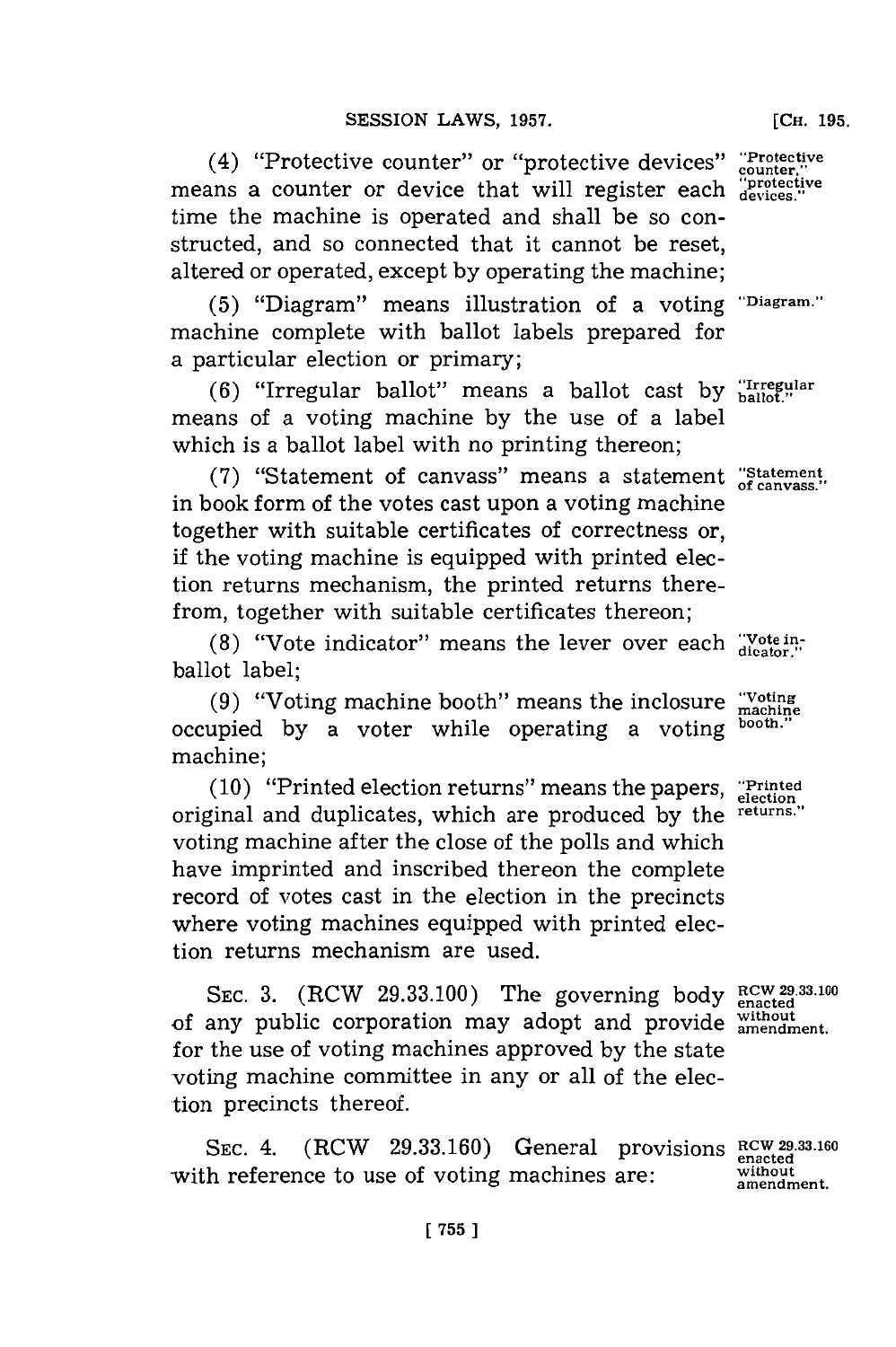### CH. **95.)SESSION** LAWS, **1957.**

**CH. 195.]**

Elections. (1) The list of offices and candidates and the **chines.** statements of measures when properly arranged and affixed **by** ballot labels to a voting machine shall be deemed an official ballot.

> (2) **A** "diagram" as in this chapter defined shall be deemed a sample ballot.

> **(3)** The protective counter on a voting machine must be so constructed that it cannot be reset, altered, or operated except **by** operating the machine in the manner it is operated when actually voting.

> (4) Statements of canvass take the place of tallykeepers, statements, and returns provided for in connection with voting in precincts where voting machines are not used.

> **(5)** Not later than forty days before any primary or election, for the purpose of using one or more voting machine therein, the county may create, unite, combine or divide election precincts. More than one voting machine may be used in the same precinct. There shall be at least one machine in each precinct: *Provided,* That where precincts have been combined under the provisions of this chapter, there shall be used at such combined polling place a number of voting machines no less than the number of precincts so combined.

> **(6)** No voting machine shall be used at any election unless each [party] voting device thereon is locked against movement, and the machine has been prepared in such a way that the voter cannot **by** a single operation vote for all the candidates of one party.

**Division and SEC. 5.** Section 12, chapter **58,** Laws of **1913** (heretofore divided and codified as RCW 29.48.020 and **29.48.080)** is divided and amended to read as set forth in sections **6** and **7** of this act.

**amendment.**

**amendment.**

**RCW 29.48.020 SEC. 6.** (RCW 29.48.020) The election officers without of each precinct shall meet at the polling place there-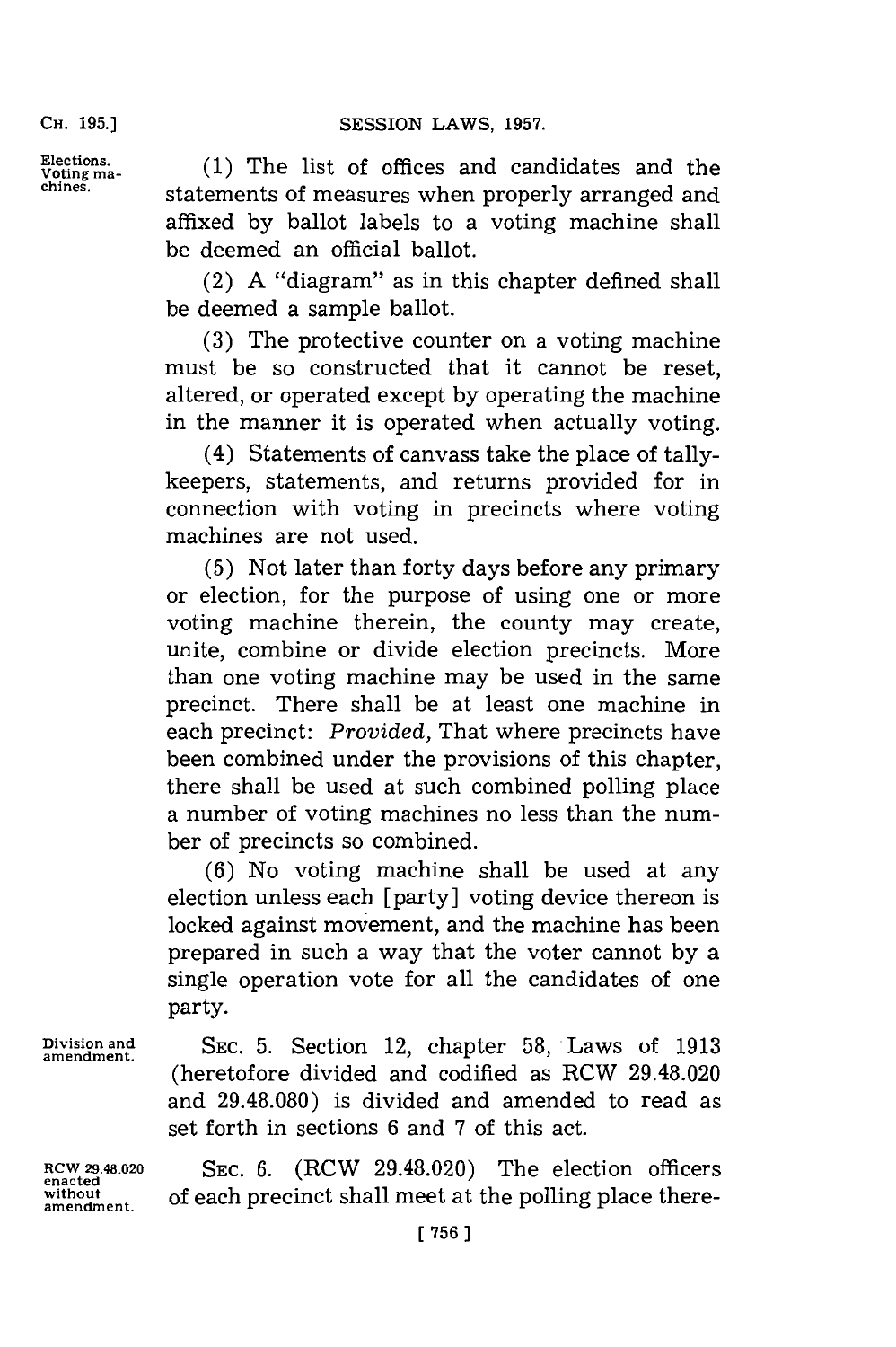of at least forty-five minutes before the time set for opening the polls.

SEC. 7.  $(RCW 29.48.080)$  In precincts where **RCW** 29.48.080 machines are used the election officers before unlocking the machine for voting shall proceed as follows:

(1) They shall see that the voting machine is  $_{of\, voting}^{Inspection}$ placed where it can be conveniently attended **by machine.** the election officers and conveniently operated **by** the voters, and where, unless its construction requires otherwise, the ballot labels thereon can be plainly seen **by** the election officers and the public when not being voted on;

(2) They shall see that the model is placed where each voter can conveniently operate it and receive instructions thereon as to the manner of voting, before entering the machine booth:

**(3)** They shall post one diagram inside the polling room and one outside, in places where the voters can conveniently examine them;

(4) They shall see that the lantern or other means provided for giving light is in such condition that the voting machine is sufficiently lighted to enable voters to readily read the names on the ballot labels;

**(5)** They shall see that the ballot labels are in the proper places on the machine;

**(6)** They shall see whether the number or other designating mark on the seal sealing the machine, also the number registered on the protective counter agree with the number written on the envelope containing the keys. If they do not agree they shall at once notify the custodian and delay unlocking the machine, and opening the polls until he has reexamined the machine;

**(7)** If the numbers or marks on the envelope containing the keys and upon the machine do agree, they shall proceed to see whether the public counter

**[ 757 1**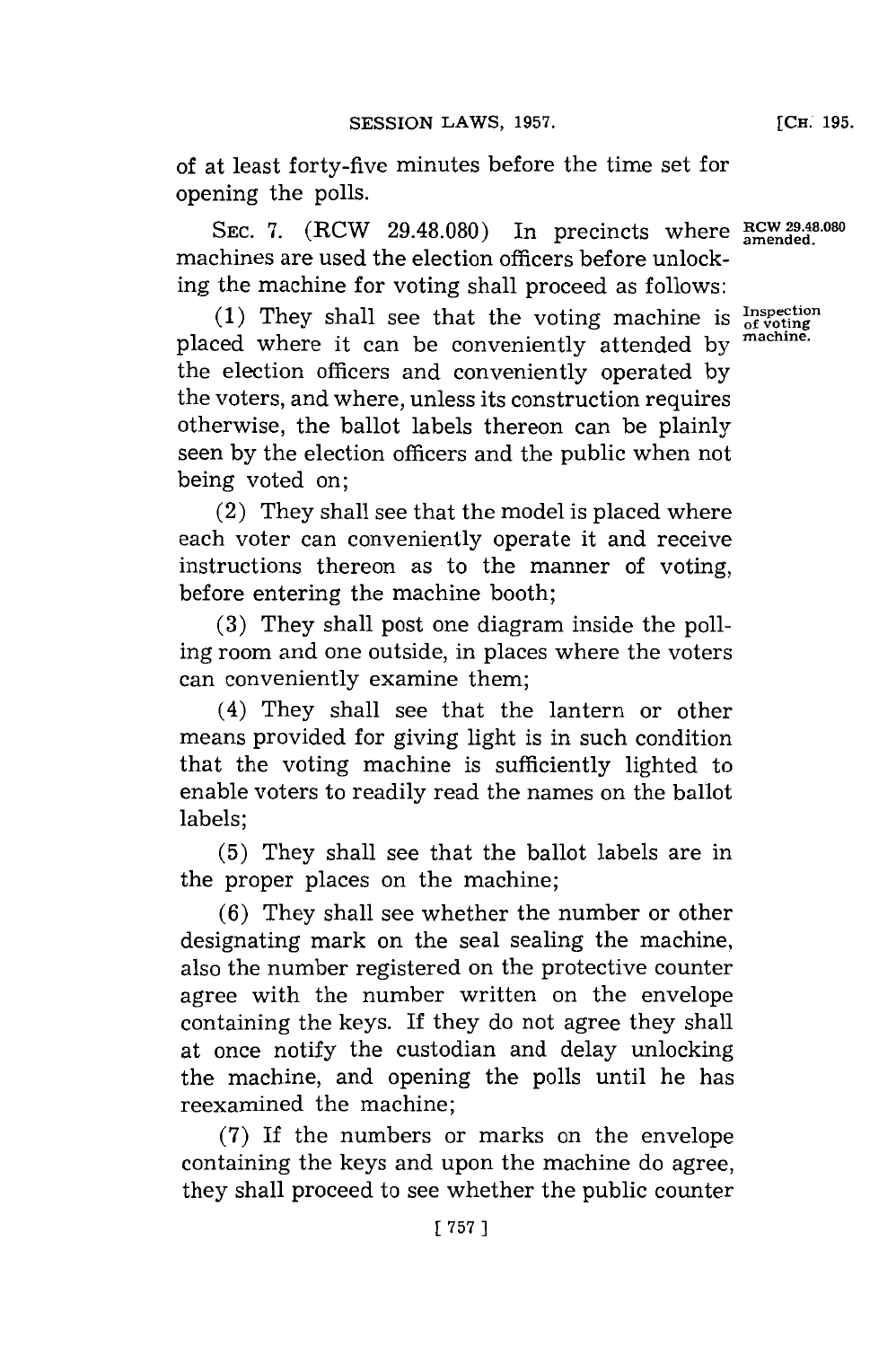#### SESSION LAWS, 1957.

**CH. 195.]**

**Elections. Polling place Inspection of voting machine.**

and all the candidate and question counters register **"000."** If any of the counters are found to register a number other than **"000,"** one of the judges shall at once notify the custodian who shall set such counter at **"000";**

**(8)** Where voting machines equipped with printed election returns mechanism are used, they they shall proceed to operate the mechanism provided to produce one imprinted "before election inspection sheet" showing whether the candidate and question counters register **"000."** If said sheet has imprinted thereon any numbers below any candidate's name or below any question's designation other than **"000"** one of the judges shall, after the polls close, under the scrutiny of the other members of the board of election officials, deduct that number from that candidate's or question's total in the space provided for on the return sheet.

After performing their duties as provided in this section, the election officers shall certify thereto in the appropriate places on the statement of canvass as provided thereon. When the polls are declared open, one of the election officers shall break the seal and unlock the machine for voting.

**division and**

**Combination, SEC. 8.** Sections **3093,** 3094, **3095** and **3098,** Code **amendment. 1881,** section 2, chapter 112, Laws of **1893,** section **1,** chapter **85,** Laws of **1903,** section 14, chapter **58,** Laws of **1913,** section **8,** chapter 114, Laws of **1915,** section 21, chapter **163,** Laws of **1919,** and section **6,** chapter 20, Laws of **1935** (heretofore divided, combined and codified as RCW **29.54.080,** 29.54.090, **29-** .54.100, 29.54.110, 29.54.120, 29.54.130, **29.62.020, 29- .62.030** and 29.62.040) are amended to read as set forth in sections **9** through **17** of this act.

**enacted**

**RCW 29.54.080 SEC. 9.** (RCW **29.54.080)** As soon as all the **without** ballots have been counted two sets of the following **amendment.** papers shall be assembled: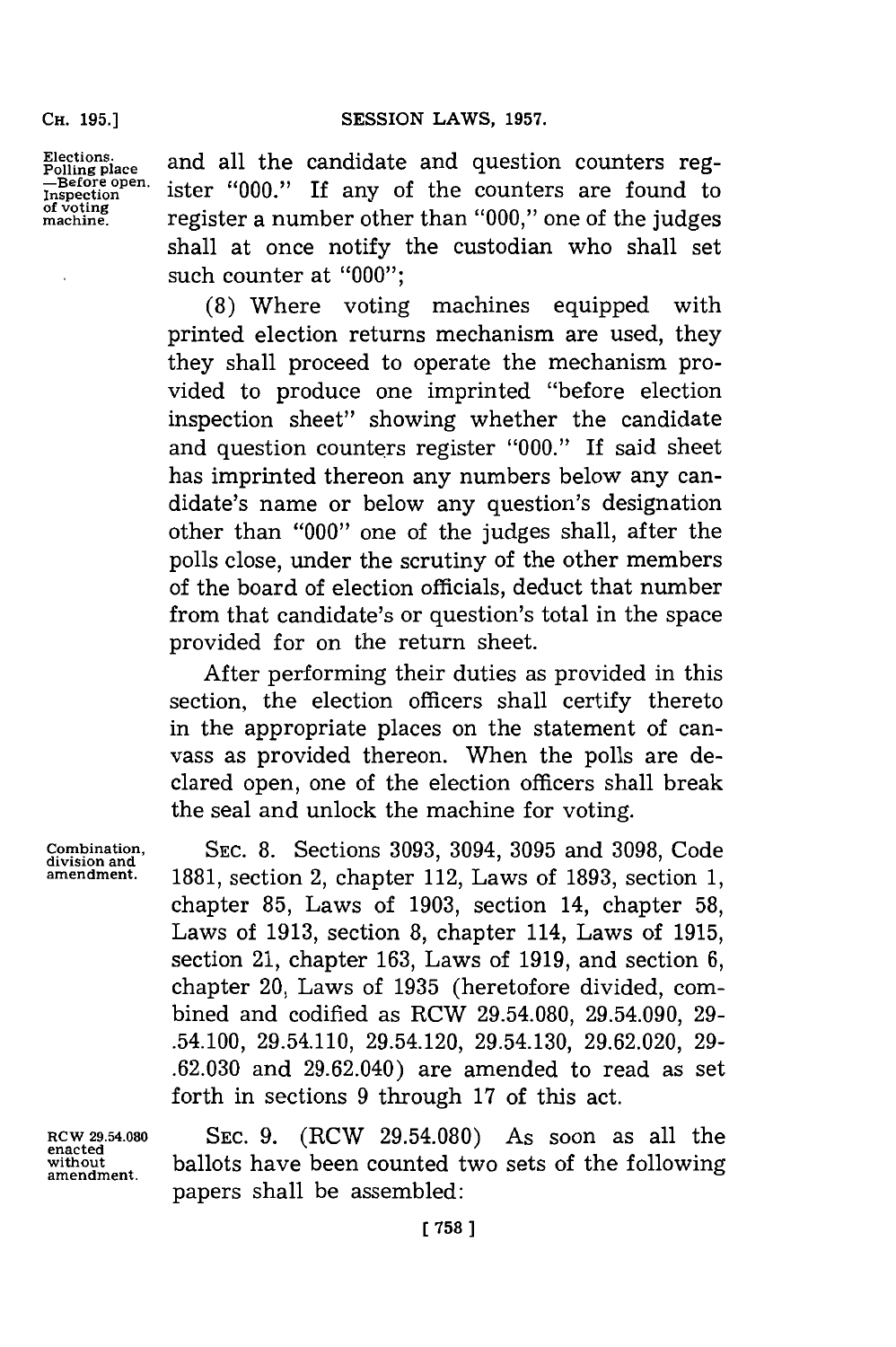**(1)** One poll list;

(2) One tally book or set of tally sheets, or one statement of canvass where voting machines are used;

**(3)** One each of the duplicate oaths of the inspector, the judges and the clerks.

To each set of papers shall be attached a certificate signed **by** the inspector, the judges and the clerks designating, in the order in which they appear upon the sample ballots, each candidate, the number of votes he received, and the office for which he is a candidate. The number of votes in each case must be written in words and figures (for example five thousand four hundred and fifty-two $-$  (5452)  $)$ .

One set shall constitute the "returns" to be made to the canvassing board or official; the other set shall be retained **by** the inspector and preserved **by** him for at least six months.

**SEC. 10.** (RCW 29.54.090) At any election or **RCW 29.54.090** primary where machines are used, as soon as the **Polling places** primary where machines are used, as soon as the  $\frac{L_{\text{After}}}{\text{closing}}$  last voter has voted, the election officers shall lock  $\frac{\text{closing}}{\text{cusing}}$ and seal the machine, unlock and open the doors **-Method.** of the counter compartment, and canvass the votes registered on the counters therein and the votes recorded on or in the device or devices for voting for persons not nominated, and shall make two statements of canvass thereof in the following manner:

**(1)** One election officer shall call the designating number and letter of each candidate's counter in the order given on the statement of canvass, and another election officer shall repeat such number and letter as it is read, and announce the vote registered on such counter, which shall thereupon be entered in ink on each of the statements of canvass;

(2) The canvass of each office shall be completed before proceeding to the next;

**amended. chine count**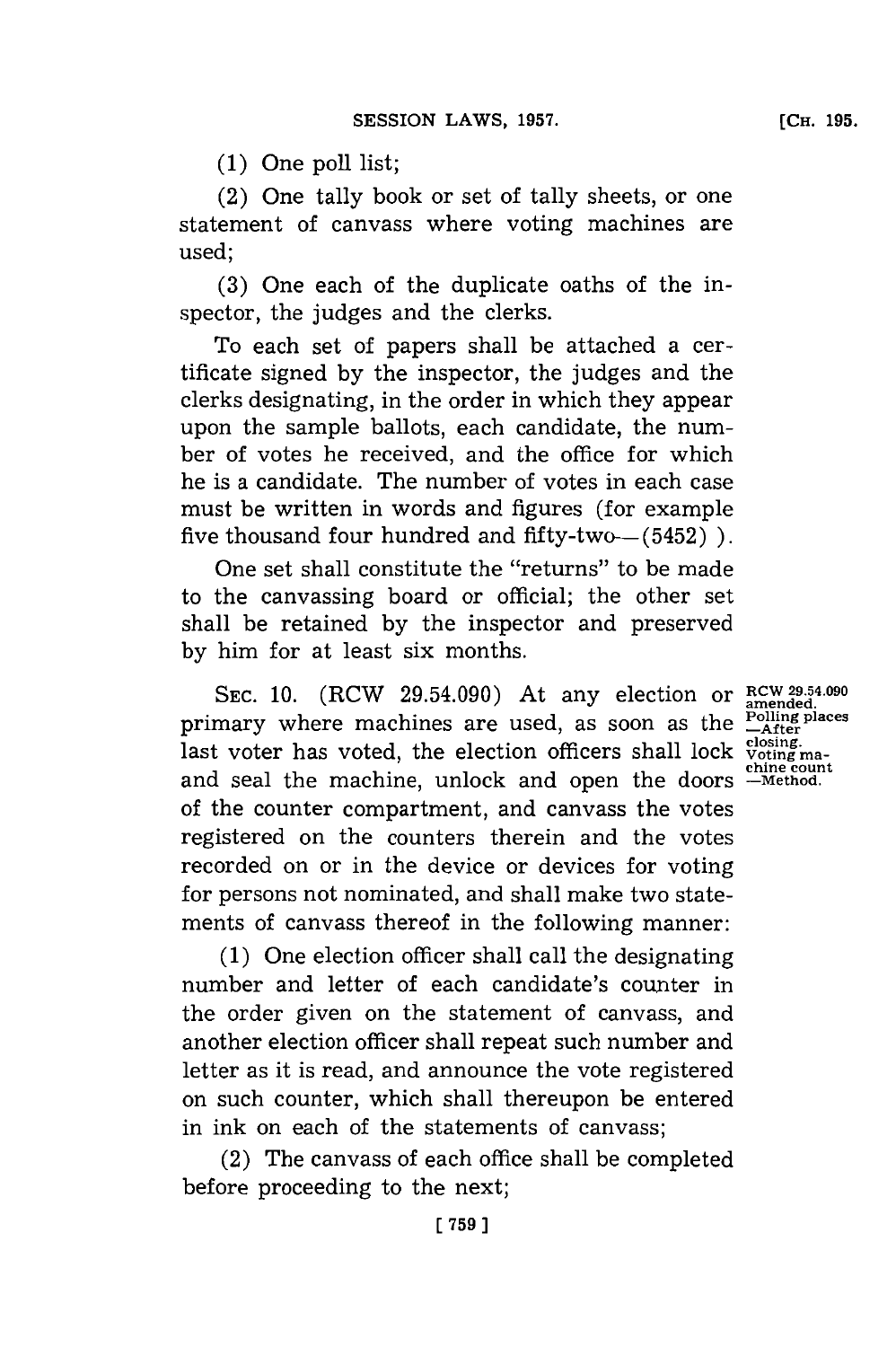## SESSION LAWS, 1957.

**CH. 195.]**

**Polling places**<br>--After<br>closing. nature in the same manner;<br>
voting ma<sub>chine</sub> count (4) The votes cas<br>
dine count (4)

Elections. (3) The vote on each question shall be canvi

(4) The votes cast on the irregular ballots and paper ballots shall then be canvassed;

**(5) All** votes **for** persons or questions, the names or propositions of which appear on the ballot labels, must be cast on the proper counters therefor. **All** votes for persons or questions, whose names or propositions do not appear upon the ballot labels must be cast in the proper places or in the device for irregular ballots. Any votes not so cast shall not be counted, except in case of the use of paper ballots;

**(6)** In precincts where voting machines equipped with printed election returns mechanism are used, the original and duplicate originals of the printed returns sheet of the votes cast for questions and **for** candidates regularly nominated, or who have duly filed, together with the tabulation and inclusion of any votes written in on the paper roll for those not regularly nominated, or who have not filed, shall constitute the "election returns" and "statement of canvass" from each such precinct when properly certified **by** the board of election officials.

During the canvassing said printed returns sheets shall be available for public inspection and opportunity shall be given any person lawfully present to examine the returns sheets to ascertain the record of votes cast.

**enacted**

RCW 29.54.100 **SEC. 11.** (RCW 29.54.100) After completing and **without** writing down the canvass of the votes cast, the election officers shall verify it **by** comparing the figures on the statement of canvass with the figures on the counters in the machine and the names recorded on a device for voting for persons not nominated. They shall then certify, in the appropriate place on each of the statements of canvass: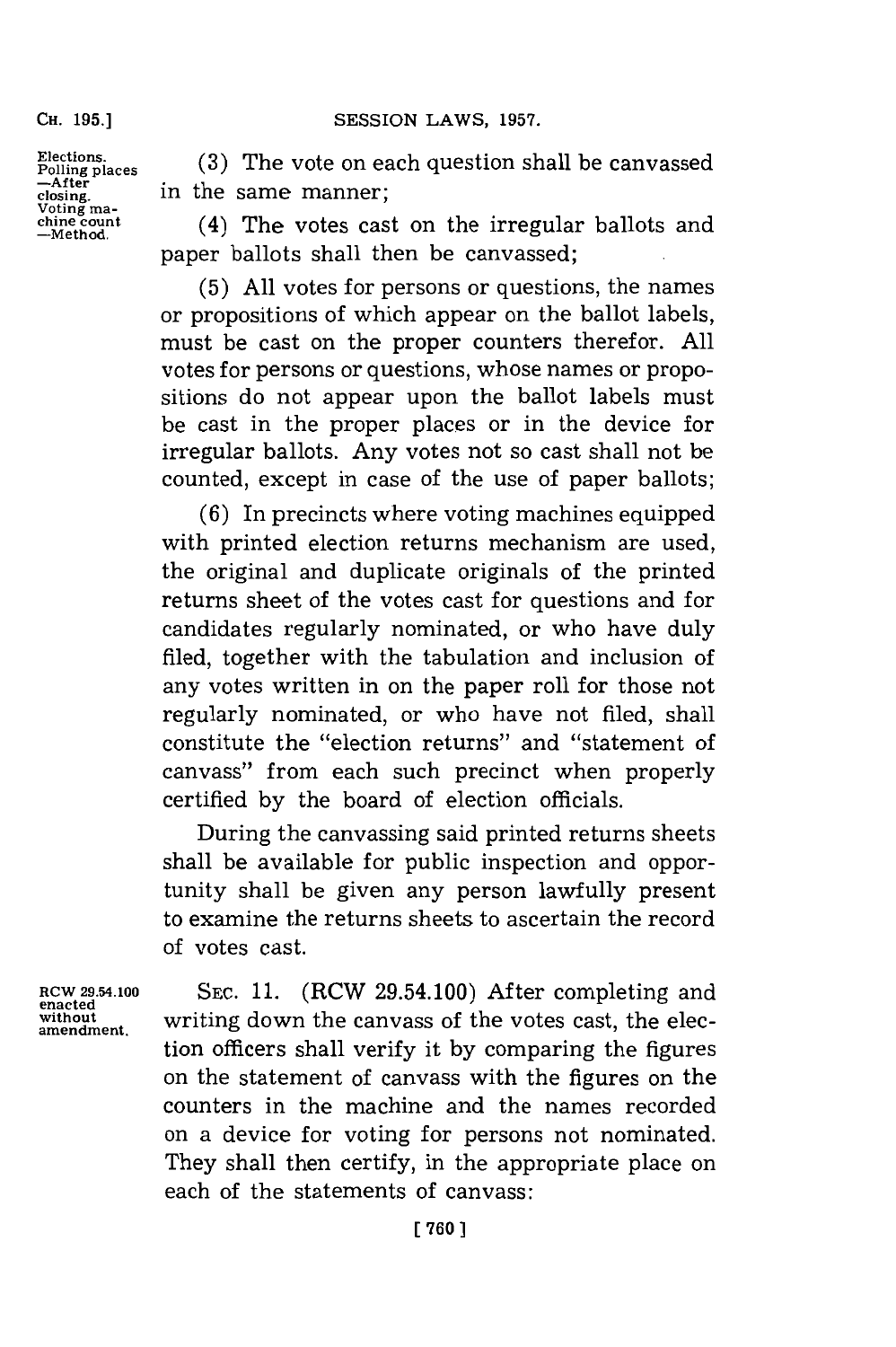**[CH. 195.**

**(1)** The number of voters that voted at the election as shown **by** the poll-list and **by** the number registered on the public counter;

(2) The number registered on the protective counter; and

**(3)** The number or other designating marks on the seal with which the machine has been sealed.

**SEC.** 12. (RCW 29.54.110) After completing and **RCW29 .54.110** certifying to the statements of canvass, the inspector  $\frac{\text{Voting maximum}}{\text{children}}$ or a judge shall read therefrom in a distinct voice **nouncement.** the name of each candidate, the designating number and letter of his counter as stated thereon, and the vote entered for each; also the vote for or against each question. One copy thereof shall then be placed in an envelope and sealed to become part of the returns. During the canvassing and announcing of the vote, the counter compartment shall remain open, and opportunity shall be given any person lawfully present to examine the counters to determine the correctness of the vote as announced: *Provided,* That where voting machines equipped with printed election returns mechanism are used, during the canvassing the printed returns sheets shall be available for public inspection and opportunity shall be given any person lawfully present to examine the returns sheets to ascertain the record of votes cast.

**SEC. 13.** (RCW 29.54.120) The counter compart- **RCW 29.54.120 enacted** ment shall then be locked and all keys of the machine without shall be delivered in a sealed envelope to the county auditor or other election officer.

**SEC.** 14. (RCW 29.54.130) The returns from each **RCW 2954.130** election precinct shall be transmitted to the county without amendment. auditor or other election officer either **by** registered mail or in person **by** one of the judges or the inspector.

Failure to transmit the returns is a misdemeanor punishable **by** a fine of not less than five dollars nor more than fifteen dollars.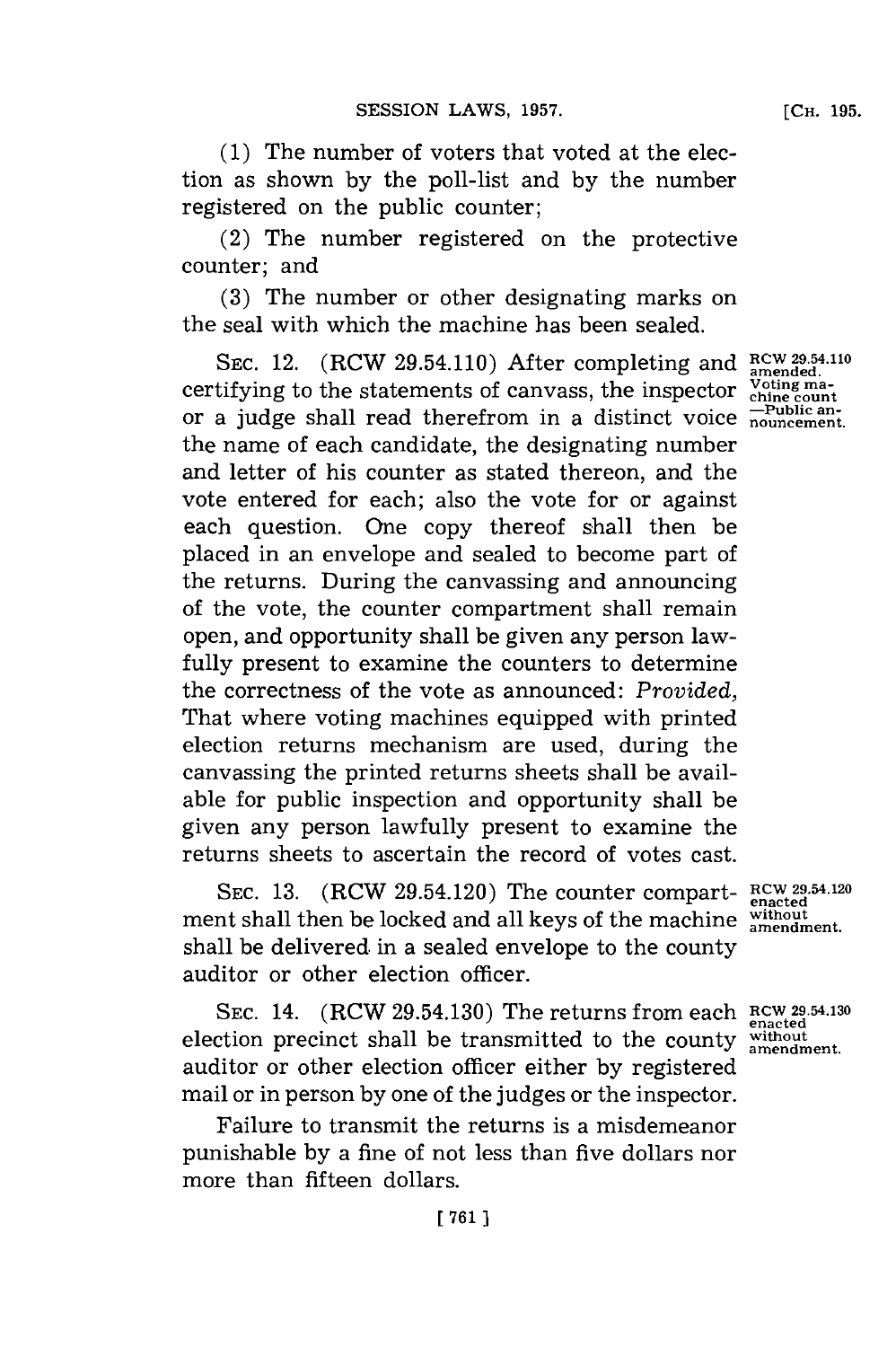# **SESSION LAWS, 1957.**

CH. **195.]**

Elections. **Products** SEC. 15. (RCW 29.62.020) On the tenth day after Canvassing<br>returns. **DECT 10.** (INC W 25.02.020) On the tenth day difficult as soon as he has received **EXECULTER THE RETURNAL EXECUTS**<br>
without the returns from all the precincts included therein,<br>
amendment, the county auditor shall call a meeting of the county canvassing board at his office on a day and hour certain, for the purpose of canvassing the votes cast therein. The canvassing board shall consist of the county auditor, the chairman of the board of county commissioners and the prosecuting attorney.

**encted6203 SEC. 16.** (RCW **29.62.030)** If the primary or **amendment,** election is one at which the county auditor is to be nominated or elected, canvass of the returns for that office shall be made **by** the other two members of the board; if the two disagree, the returns for that office shall be canvassed **by** the presiding judge of the superior court of the county.

**enacted**

**RCW 29.62.040** SEc. **17.** (RCW 29.62.040) The county canvasswithout ing board at any meeting for canvassing the returns of a primary or election shall proceed as follows:

> **(1)** The chairman of the board of county commissioners shall administer the following oath to the county auditor:

> "I do solemnly swear that the primary (or election) returns of the several precincts included in the primary (or election) last held in **.......................** (here name the county or any other governmental unit not larger than a county if the election was held for it) have been in no wise altered **by** additions or erasures and that they are the same as when they were deposited in my office, so help me God." This oath, the signature and certificate must be in writing and filed with the papers pertaining to the election;

> (2) The county auditor with the assistance of the other members of the canvassing board shall proceed to count the vote of the precincts, precinct **by** precinct;